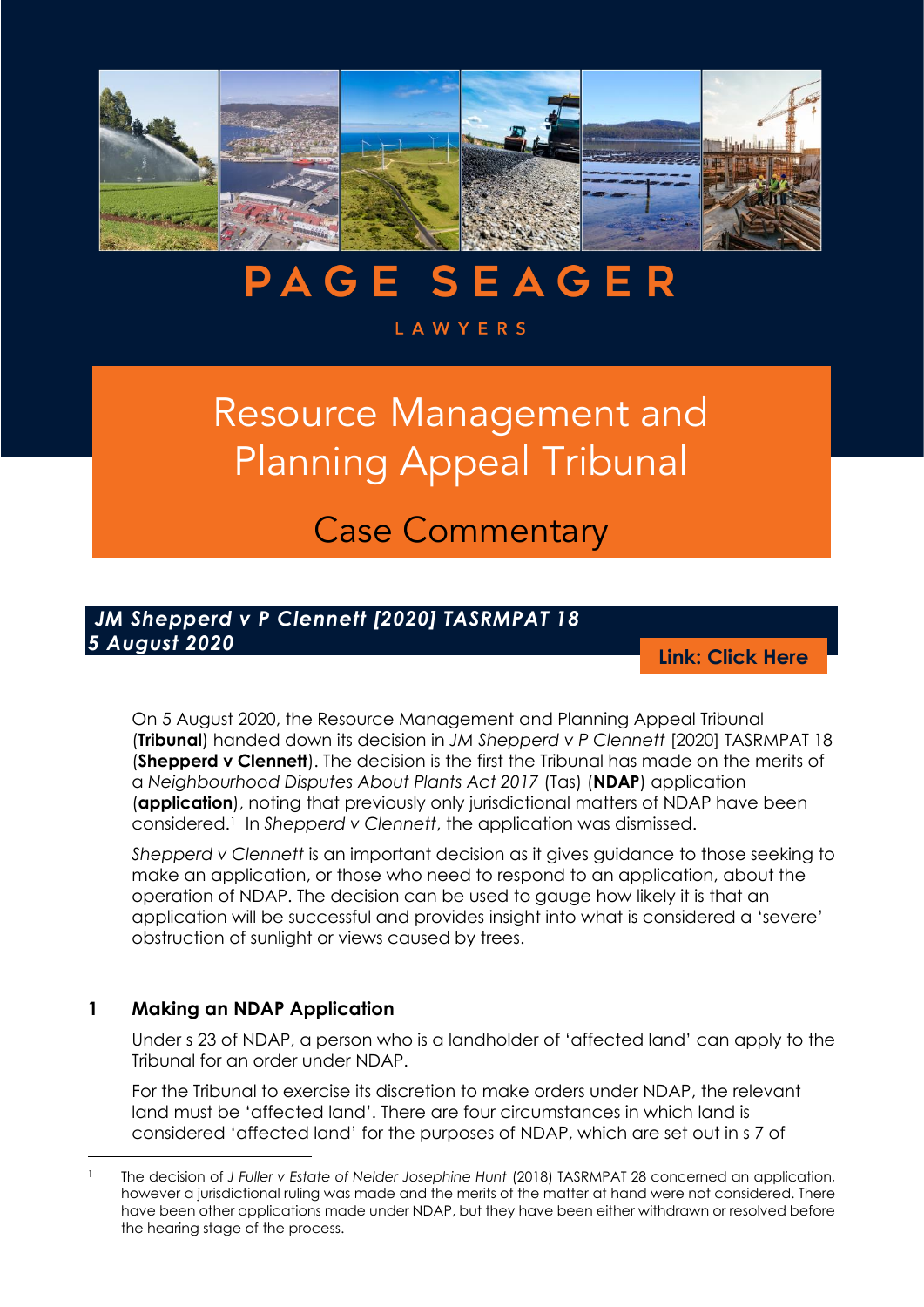NDAP. They are when:

- branches of a plant overhang the affected land; or
- a plant has caused, is causing or is likely within the next 12 months to cause:
	- serious injury to a person on the affected land; or
	- − serious damage to the affected land or any property on the affected land; or
	- substantial, ongoing and unreasonable interference with the use and enjoyment by a person of the affected land.

The Tribunal can make any orders that need to be made in relation to a plant to:

- ensure that a part of a plant does not overhang the applicant's land; or
- prevent, or reduce the likelihood of, serious injury being caused to a person; or
- prevent, restrain, or reduce the likelihood of, serious damage being caused to an applicant's land or property on their land; or
- prevent, or reduce the likelihood of, substantial, ongoing and unreasonable interference with a person's use and enjoyment of an applicant's land being caused by a plant; or
- remedy damage caused to an applicant's land, or any property on their land, by a plant.

The Tribunal can only make an order that is relevant to why the land is considered 'affected land'. For example, land being affected by overhanging branches alone does not enliven the Tribunal's discretion to make orders to remove trees or reduce their height. The orders that could be made in those circumstances are limited to ensuring that the branches do not overhang the land. In such circumstances, it may well be more cost effective for an affected landowner to exercise their common law right of abatement to remove the overhanging branches, rather than go through a lengthy and costly application and hearing process.

# **2 Shepperd v Clennett Application Summary**

In *Shepperd v Clennett*, the application made under s 23 of NDAP concerned two cypress trees and an oak tree (**the trees**) on the respondent's land, and sought orders requiring the respondent to either:

- carry out works to reduce the height of the trees located on the respondent's property; or
- remove the trees on the respondent's property (**Application**).

The Application was made on the basis that the trees caused, were causing, or were likely within the next 12 months to cause substantial, ongoing and unreasonable interference with the use and enjoyment by the applicant and/or the tenants renting the property on the relevant land. It was argued by the applicant that the substantial, ongoing and unreasonable interference was a result of:

- sunlight being severely obstructed from reaching windows facing the boundary with the respondent's property; and
- the severe obstruction of a view from the applicant's dwelling.

The Application was dismissed, as it was found that the trees did not cause any severe obstruction, and any obstruction caused did not cause a substantial, ongoing and unreasonable interference with the use and enjoyment of the applicant's land.

Interestingly, it was found the land was 'affected land' due to branches of the trees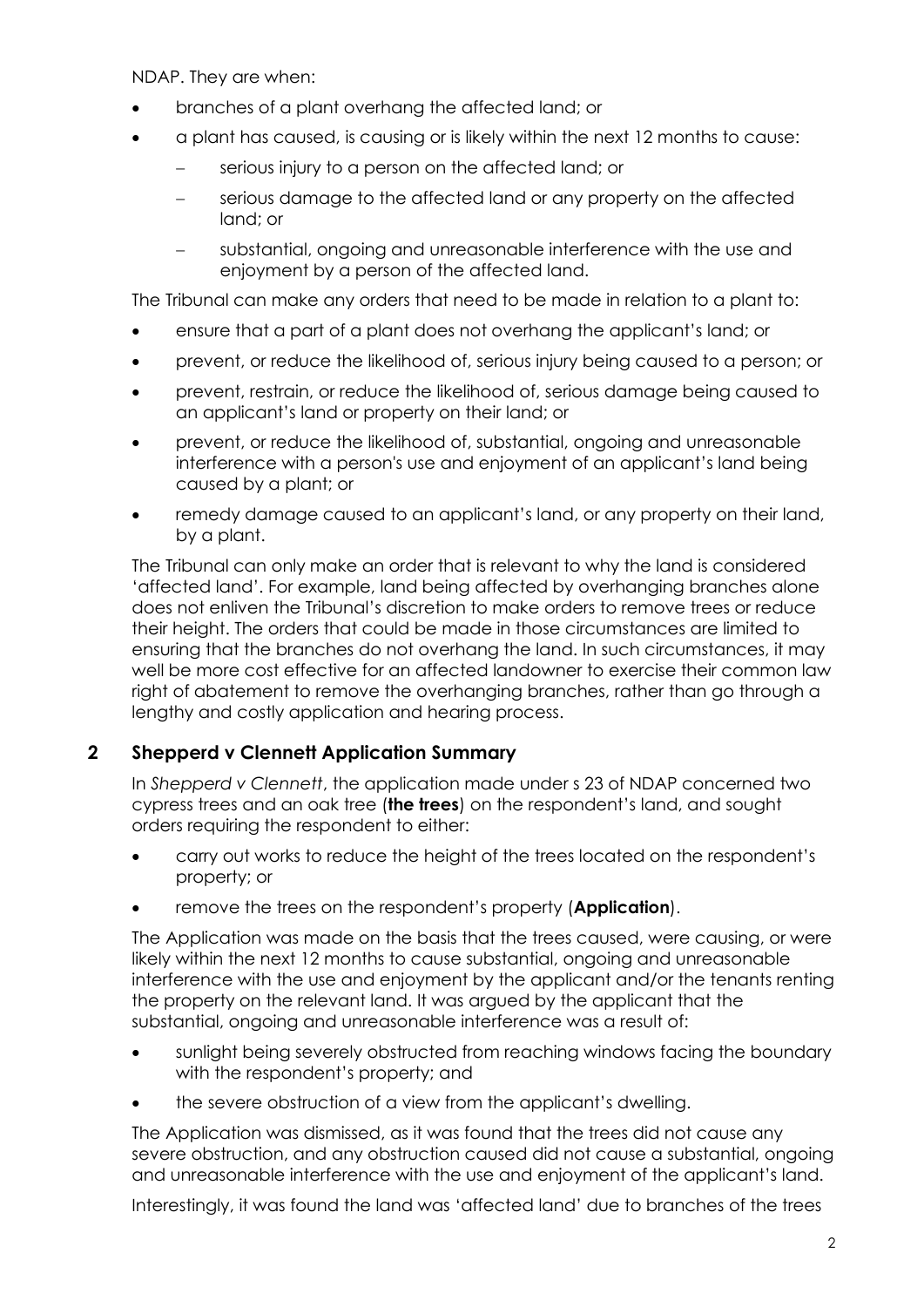overhanging the affected land. However, as stated above, that does not enliven the Tribunal's discretion to make orders to remove trees, or reduce their height, which are the orders the applicant sought.

# **3 Jurisdictional Fact Assessment: Land Affected by a Plant**

There are multiple jurisdictional facts that must be proven before the Tribunal can exercise its discretion to grant orders under NDAP. However, this article focuses on the jurisdictional fact of whether relevant land is 'affected land' due to substantial, ongoing and unreasonable interference with the use and enjoyment by a person of the affected land, as that was one of the main contentions in *Shepperd v Clennett*.

The jurisdictional fact of land being 'affected land' due to substantial, ongoing and unreasonable interference is general in nature. However, if it is argued that substantial, ongoing and unreasonable interference is caused by a plant causing an obstruction of sunlight, or an obstruction of views, from the relevant dwelling, then NDAP sets out an additional threshold test that must be established. That is, whether the obstruction of sunlight, or obstruction of views, is a 'severe' obstruction.

It is important to note the distinction between the requirements of 'severe' obstruction and of 'substantial, ongoing and unreasonable interference', which was detailed in the *Shepperd v Clennett* decision. Even if one assumes it would be reasonable to, for example, reduce the height of trees, an order to that effect can only be made if:

- the relevant plant causes a severe obstruction; and
- that severe obstruction causes a substantial, ongoing and unreasonable interference with the use and enjoyment of the relevant land.

We note that the 'severe' threshold test is a high threshold test. This is likely due to the significance of the orders that can be made if the test is met.

# **4 The 'Checklist' - Factors to be Considered by the Tribunal**

There are certain factors that must be considered, where relevant, by the Tribunal when assessing an application. These are set out in s 30 of NDAP and can be accessed **[here](https://www.legislation.tas.gov.au/view/html/inforce/current/act-2017-032#GS30@EN)**. The factors can be considered at the stage of determining whether land is 'affected land', and at the stage where the Tribunal determines whether orders should be made. However, some factors are more relevant to one stage over the other.

For example, some factors in s 30 of NDAP are clearly relevant when determining whether land is 'affected land'. Section 30(a) of NDAP in effect states that the Tribunal must consider the provisions of a planning scheme. Planning schemes can contain standards relevant to the obstruction of views and sunlight, and can be considered when assessing an application. Further, s 30(e) of NDAP sets out factors the Tribunal must consider when determining whether sunlight is severely obstructed, and s 30(f) of NDAP sets out factors the Tribunal must consider when determining whether a view is severely obstructed.

Some factors in s 30 of NDAP are clearly relevant when determining whether orders should be granted, and factor in the interests of the respondent to the application. For example, section 30(i) of NDAP in effect states that the Tribunal must consider the extent to which a plant contributes to the amenity of the land, including by:

- providing privacy; or
- providing protection from sun, wind, noise, odour or smoke; or
- contributing to the landscaping or garden design on the land.

Section 30(k) of NDAP is also clearly relevant when determining whether orders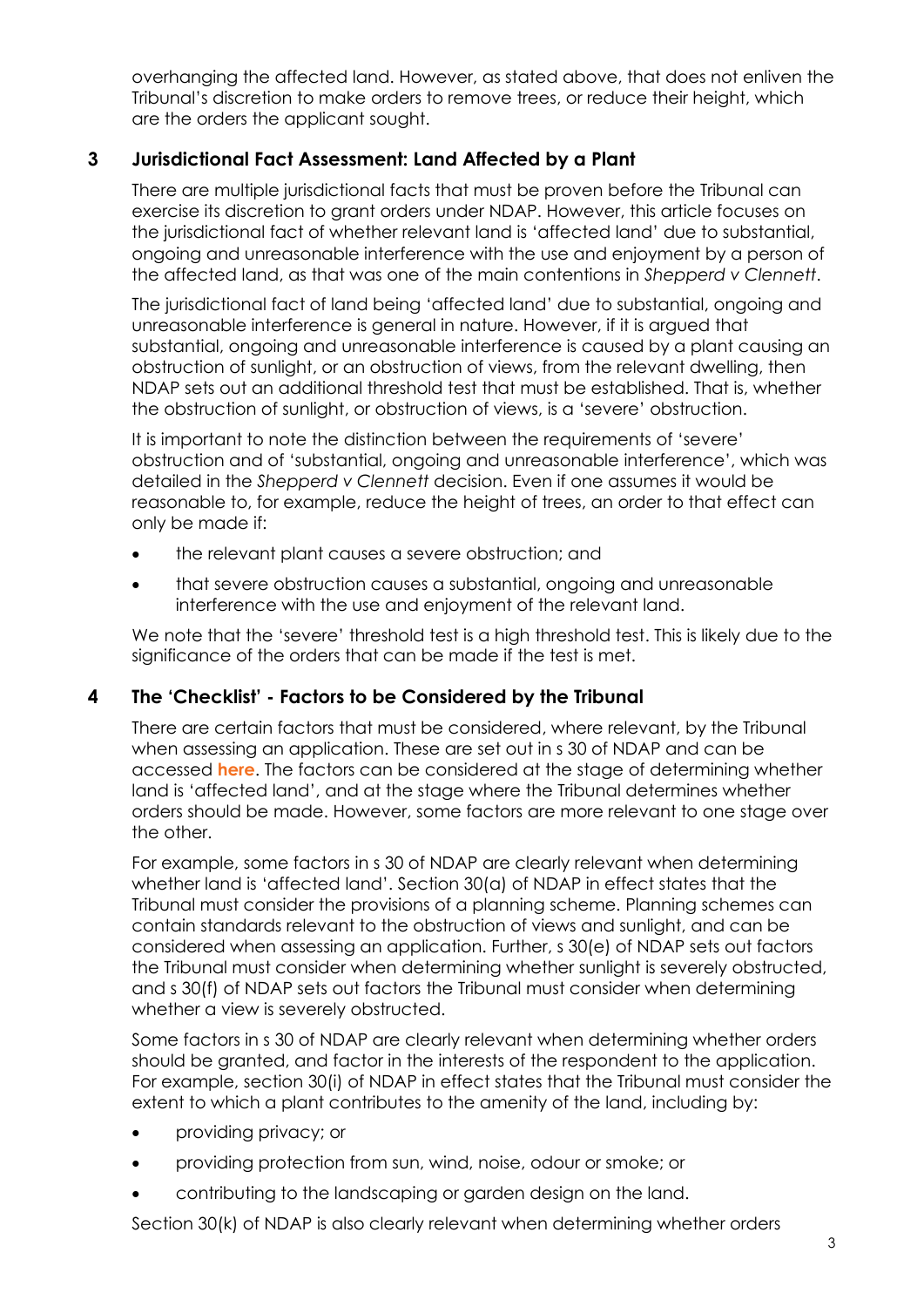should be granted, which in effect states that the Tribunal must consider the likely effect on the plant of pruning it, if such an order were to be made.

For some applications, the Tribunal may consider other factors in addition to those in s 30 of NDAP. For example, if it is argued that the relevant land is 'affected land' due to a plant causing substantial, ongoing and unreasonable interference, factors set out in s 32 of NDAP, which can be accessed **[here](https://www.legislation.tas.gov.au/view/html/inforce/current/act-2017-032#GS32@EN)**, may also be considered by the Tribunal.

Applicants should treat s 30 of NDAP (and other sections if relevant such as s 32 of NDAP) as a checklist that must be addressed at the hearing. This is especially important for the applicant, as they have the onus of proof as detailed below.

# **5 Onus of Proof**

In planning appeals there is no onus of proof, however for NDAP applications the applicant bears the onus of proof on the balance of probabilities. The importance of the onus and standard of proof is reinforced by the nature and scope of orders that may be made by the Tribunal, which could significantly affect a respondent to an application. For example, when made, orders:

- are registered on the title of the respondent's property. This could affect future sales of the property, and future owners of the property would be affected;
- can require the respondent to pay compensation for damage to the applicant's land or property of the land; and
- apply for 10 years from the date they are made unless otherwise specified.

Further, s 7(3)(c) of NDAP provides that a plant can only cause substantial, ongoing and unreasonable interference by virtue of causing a view from the applicant's dwelling to be obstructed, if *"the view from the dwelling was not so obstructed when the person took possession of the affected land."* Therefore, NDAP even applies to situations where a plant first obstructed a view prior to the commencement of NDAP. <sup>2</sup> This can impact a respondent significantly, as they may have planted plants far before NDAP was even contemplated, and would not have anticipated the potential costs of the NDAP hearing process when planting the relevant plants.

In *Shepperd v Clennett*, the applicant had the onus of proof to prove on the balance of probabilities that:

- the view from the applicant's property was severely obstructed by the trees;
- the trees caused sunlight to be severely obstructed from reaching a window; and
- if it was proven that there was a severe obstruction, that the severe obstruction caused substantial, ongoing and unreasonable interference.

It is expected that an applicant will provide evidence, as they have the onus of proof. A respondent should also have evidence to respond to the applicant's evidence.

# **5.1 Evidence required**

Experts should be engaged to address most of the 'checklist' considerations. The following experts should be engaged to give evidence at a hearing:

• *a planner*, to address the relevant planning scheme provisions, which is a

<sup>2</sup> This is consistent with other Australian jurisdictions with similar legislation. For example, in *Mahoney v Corrin* [2013] QCAT 318, Wilson J confirmed that the Queensland Civil and Administrative Tribunal has jurisdiction in respect of views that were lost prior to the commencement of the *Neighbourhood Disputes (Dividing Fences and Trees) Act 2011* (Qld).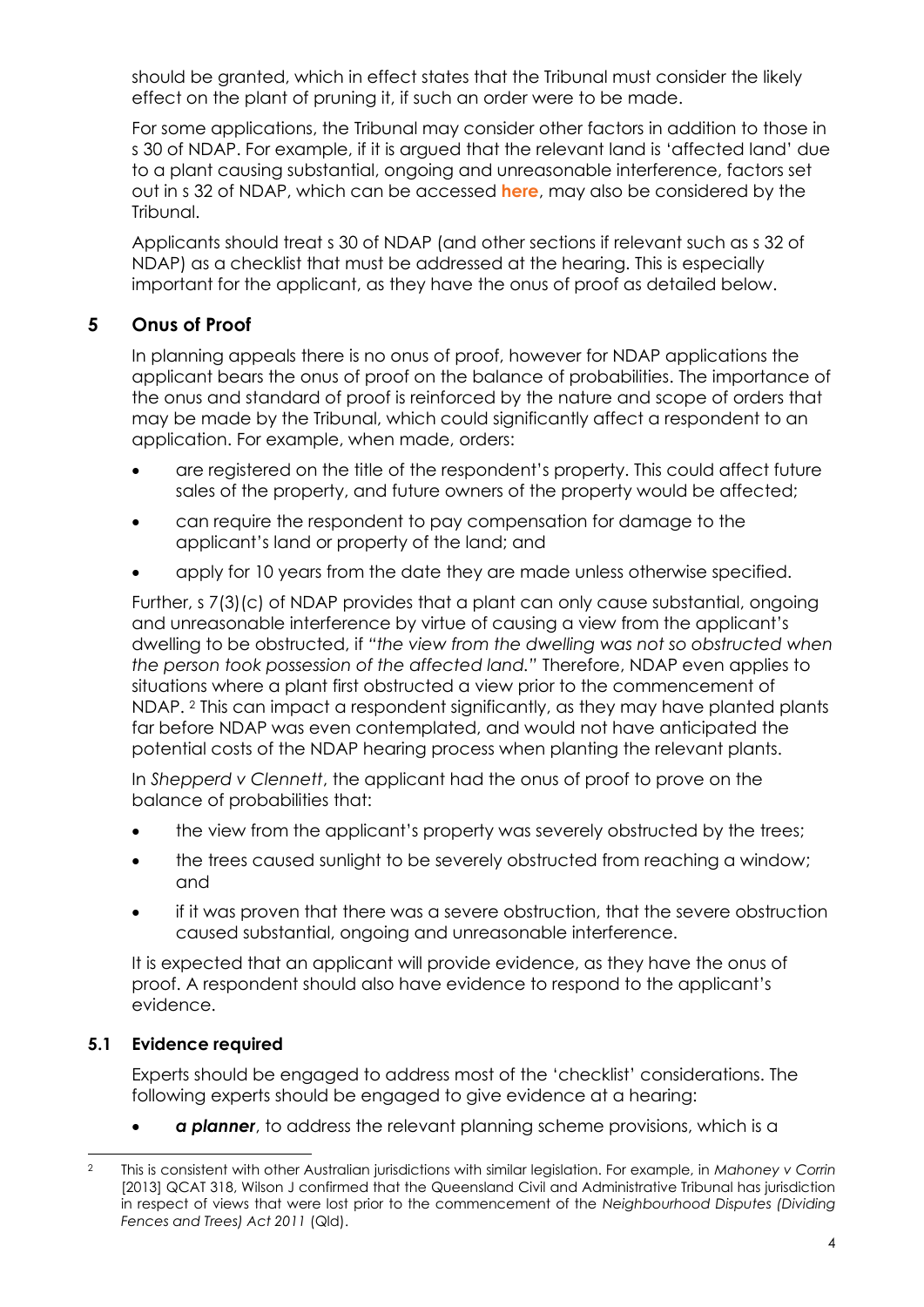consideration under s 30(a) of NDAP. Planners can also discuss amenity considerations such as any amenity the plant may provide the respondent;

- *an arborist*, to address the likely effect on the relevant plant of pruning it if such an order were to be made, which is a consideration under s 40(k) of NDAP. Arborists can also give evidence concerning the type of plant, whether the plant is evergreen or deciduous, the height and size of the plant, the health of the plant and also the growth rate of the plant;
- *a visual expert*, for applications that concern an obstruction of a view, who may prepare montages regarding any obstruction. They could work with the arborist to visually show projections of how the plant will grow in the future; and
- *a shadow diagram expert*, for applications that concern the obstruction of sunlight. Shadow diagrams involve a great degree of technicality, which is why an expert should be engaged. Draftsmen or architects may be able to assist with shadow diagrams.<sup>3</sup>

In addition to expert evidence, evidence must be provided regarding the history of the applicant's property and the relevant plant. Applicants and respondents are normally best suited to give this evidence. Evidence about the history and current situation will need to cover:

- when the plant was planted;
- when the applicant purchased their property;
- the dimensions of the plant including the height and width; and
- the location of the plant in relation to the applicant's property.

# **6 Shepperd v Clennett - Analysis of View Obstruction**

As the applicant argued in *Shepperd v Clennett* that substantial, ongoing and unreasonable interference was caused by view obstruction, s 7(3) of NDAP was required to be satisfied for the land to be considered 'affected land'.

Section 7(3) of NDAP states that, for substantial, ongoing and unreasonable interference to occur by virtue of a view being obstructed:

- the plant must be at least 2.5 metres high; and
- the plant must cause the view to be severely obstructed; and
- the view from the dwelling must not have been so obstructed when the person took possession of the affected land.

Further, s 30(f) of NDAP sets out factors the Tribunal must consider when it is alleged that a view is obstructed. If it is alleged that a view is obstructed because of a plant, the Tribunal must consider:

- the nature and extent of the view that is obscured; and
- the uses to which the part of the dwelling is put.

# **6.1 Requirement that the plant be at least 2.5 metres high**

This is a factual requirement. In *Shepperd v Clennett,* this requirement was met.

# **6.2 Requirement that the plant causes the view to be severely obstructed**

We note that the use of the word 'causes' in s 7(3)(b) of NDAP shows that the plant must cause a 'severe' obstruction at the time of the hearing. This is different to the temporal requirement of any interference, which can be past, present, or within the

<sup>3</sup> In *Shepperd v Clennett,* a planning expert drafted shadow diagrams.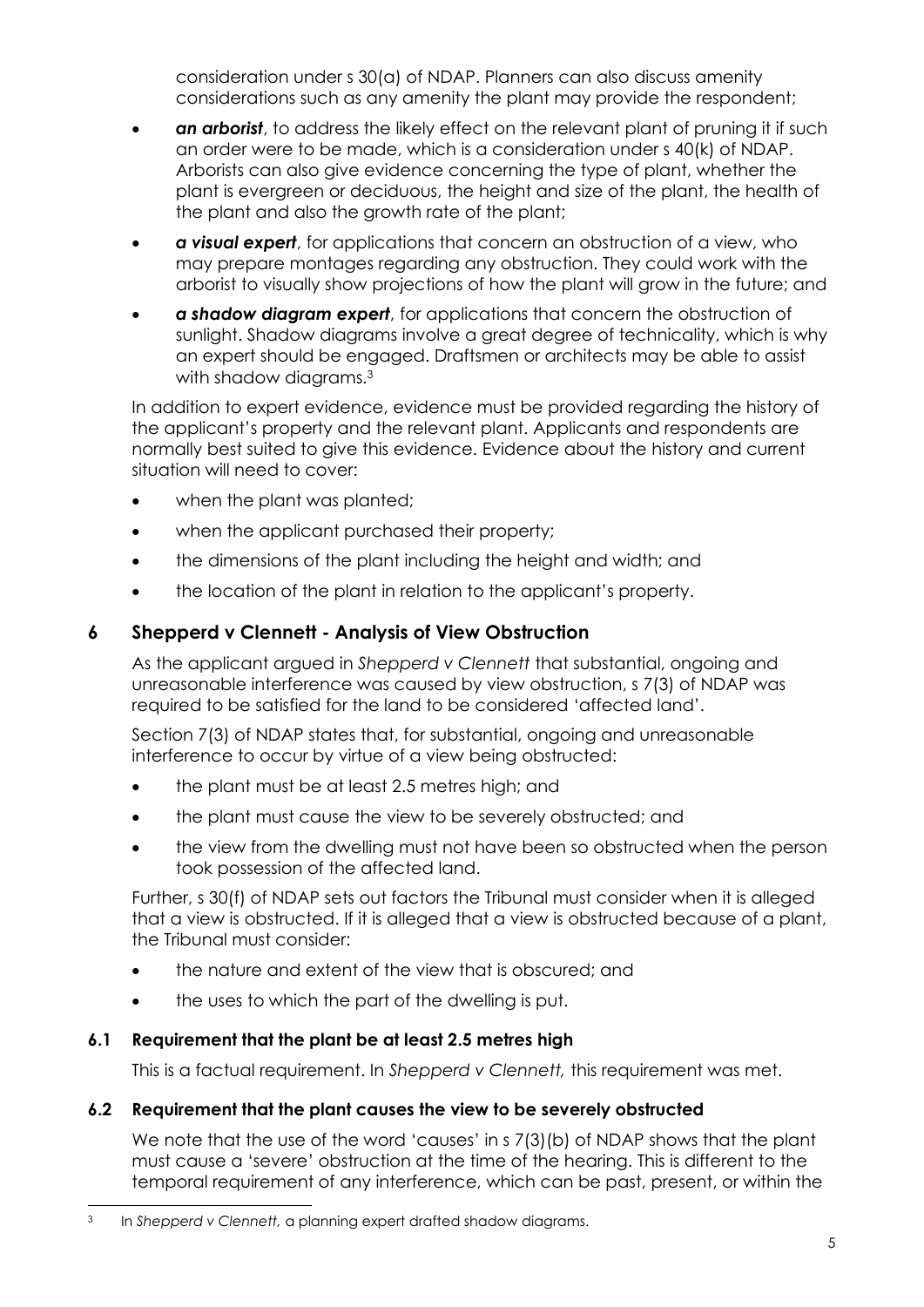next 12 months. We note that future growth may also be considered by the Tribunal when determining what orders should be made.

In *Shepperd v Clennett*, the Tribunal used the factors in s 30(f) of NDAP, set out above, in its analysis of whether the obstruction of views was a 'severe' obstruction. The Tribunal found that the view from the dwelling was not severely obstructed due to:

- *the extent of view obstruction*. The Tribunal accepted the respondent's evidence that the obstruction caused by the trees only impacted 10-15% of the viewfield of the dwelling;
- *the value of the obstructed view*. The Tribunal considered that the obstructed view was of the Southern Outlet, parts of the Queens Domain and was predominately a land view over rooftops in an inner residential area. There was no iconic view or water views impacted to any significant extent by the trees. The Tribunal accepted evidence that "*whilst the subject trees do obstruct a portion of the overall vista, the obstruction is minor and there remains a far greater proportion of high quality views (indeed subjectively higher quality) that are unaffected by the trees."*; and
- *where the obstructed view was in relation to the boundaries of the land*. The view was impacted along a side boundary of the dwelling located in the Inner Residential Zone of the *Hobart Interim Planning Scheme 2015* (**Planning Scheme**). Therefore, the Tribunal found that it was unrealistic to retain extensive side views with the density of permissible development in the area. The Tribunal stated that "*The unobstructed views remaining available from all of the habitable rooms of the Applicant's dwelling are, in the Tribunal's view, of much greater significance".*

The Tribunal stated that even if the obstruction of views was severe, when s 30(a) of NDAP is considered, the obstructed view cannot be considered to cause substantial, ongoing and unreasonable interference with the use and enjoyment of the land. Section 30(a) of NDAP in effect states that the Tribunal must consider the provisions of the relevant planning scheme. In *Shepperd v Clennett*, it was shown that the Planning Scheme contains standards relevant to the obstruction of views and sunlight. It was found that the location of the trees and the distance from the land boundary were not unusual in the locality or in the Inner Residential Zone of the Planning Scheme.

#### **6.3 Requirement that the applicant be the owner of the land, and that the view from the dwelling was not so obstructed when the person took possession of the affected land**

This is a factual requirement. In *Shepperd v Clennett,* there was no dispute that the trees were already planted when the applicant bought their property. However, the extent to which the trees obstructed the view at that time was in dispute. It was found that the trees did not obstruct the view from the dwelling to the same extent that they did at the time of the hearing. Therefore, this requirement was met.

In summary, in *Shepperd v Clennett* the Tribunal found that the obstruction of a view caused by the trees was not 'severe', and that even if it was 'severe', it did not cause a substantial, ongoing and unreasonable interference.

# **7 Shepperd v Clennett - Analysis of Sunlight Obstruction**

As the applicant argued in *Shepperd v Clennett* that substantial, ongoing and unreasonable interference was caused by sunlight obstruction, s 7(2) of NDAP was required to be satisfied for the land to be considered 'affected land'.

Section 7(2) of NDAP states that substantial, ongoing and unreasonable interference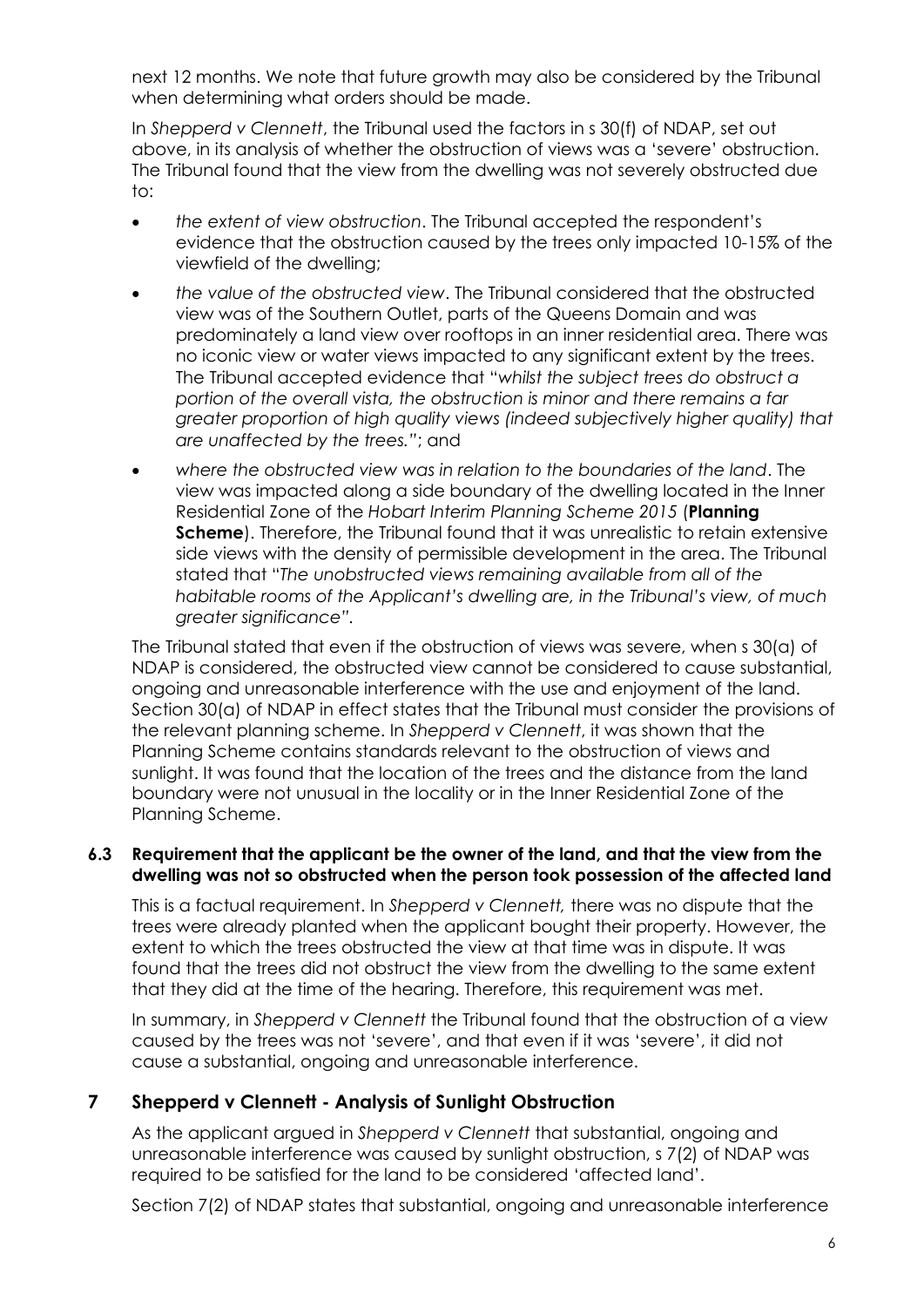may occur by virtue of a plant causing sunlight to be severely obstructed from reaching a window, solar photovoltaic panel, a solar collector for a solar hot water system, or a skylight, situated on a roof of a building on the affected land.

Section 30(e) of NDAP sets out factors the Tribunal must consider when it is alleged that sunlight is severely obstructed. If it is alleged that sunlight is severely obstructed from reaching for example, a window because of the plant, the Tribunal must consider:

- the amount of sunlight obstructed; and
- the number of hours per day during which the sunlight is obstructed:
- the period of the year during which the sunlight is obstructed; and
- whether the plant loses its leaves at certain times of the year and the proportion of the year during which leaves are lost.

The Application did not concern the obstruction of sunlight from solar panels or skylights, so the analysis for s 7(2) of NDAP was limited to whether sunlight was severely obstructed from reaching a window.

In *Shepperd v Clennett*, the Tribunal assessed each window where sunlight was partially obstructed. The Tribunal considered the factors set out in s 30(e) of NDAP when determining whether the obstruction of sunlight was a 'severe' obstruction. In doing so they accepted the evidence of the respondent, which included shadow diagrams. Additional considerations included:

- the fact that the rooms were already partially shaded by the existing fence;
- the fact that some sunlight did penetrate each window;
- the use of the rooms to which the windows were in:
- the orientation of the building;
- the slope of the land;
- the height and proximity of the boundary fence that already partially obstructed sunlight from the bedroom windows; and
- how the bedrooms were to be treated under the Planning Scheme. For example, bedrooms are considered non-habitable rooms, so the consideration of loss of sunlight to those rooms was discounted when compared to living spaces.

The Tribunal found that sunlight was not severely obstructed from any of the relevant windows.

Further, the Tribunal found that even if the obstruction was considered severe from any of the relevant windows, that obstruction would not cause a substantial, ongoing and unreasonable interference with the use and enjoyment of the land. Whilst the 'severe' threshold is limited to a window, the 'substantial, ongoing and unreasonable' threshold is not, and instead is relevant to the use and enjoyment of the entire land.

As the open plan living/dining/kitchen area on the first floor would continue to receive more than three hours of direct sunlight per day in midwinter through the other windows, the Tribunal found any interference caused by the obstruction of sunlight from some windows was not substantial, ongoing and unreasonable.

In summary, in *Shepperd v Clennett*, the Tribunal found that the obstruction of sunlight from multiple windows, caused by the trees, was not 'severe', and that even if it was 'severe', any interference caused by the obstruction of sunlight was not substantial, ongoing and unreasonable.